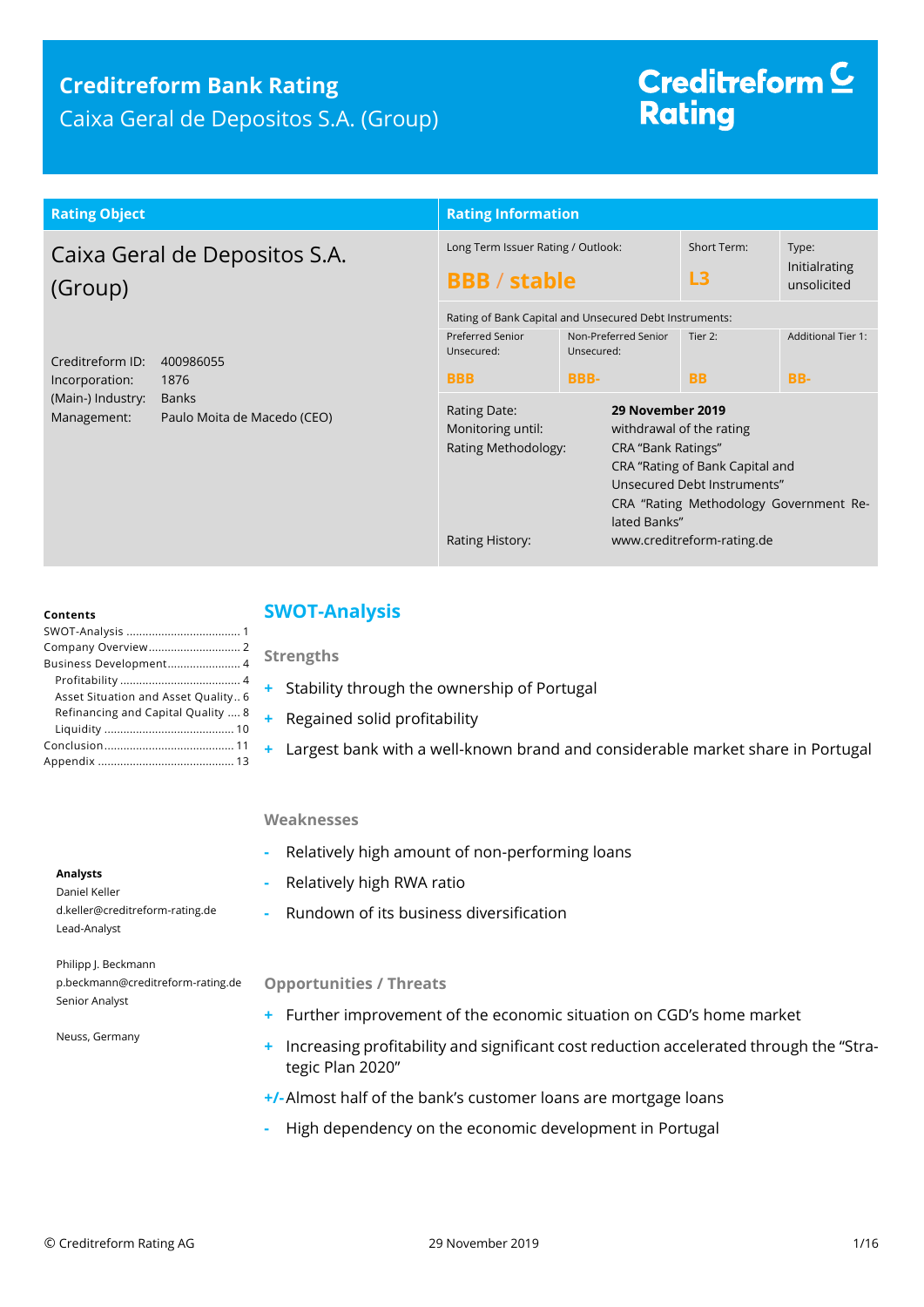#### <span id="page-1-0"></span>**Company Overview**

Caixa Geral de Depósitos, S.A. (Group) - in the following: CGD, the Group or the Bank, is a wholly state-owned public liability limited company and the largest bank by assets in Portugal. CGD operates as a universal bank with a network of 573 branch offices in Portugal and, on a smaller scale, with some branches and subsidiaries abroad. With 14,027 employees (number of employees at the end of 2018) the Group serves approximately 3.8 million customers in Portugal and had total assets of €89.1 billion at the end of 2018.

In 2018, CGD completed its recapitalization plan (started in 2013), agreed between the European Commission and the Portuguese State. According to this plan, CGD increased its capital by about 5.5 billion EUR (3.25 bn EUR through recapitalization from the Portuguese State, 1.8 bn EUR through contingent convertible bonds, and about 500 mn EUR through the transfer of equity shares of Parcaixa, SGPS, S.A. from the Portuguese State to CGD). However, according to the European Commission CGD's recapitalization measures did not classify as State aid as the measures were in line with EU State aid rules and were carried out on market terms.

At that time, CGD's recapitalization plan was necessary due to a sizeable number of bad loans and a decreasing capital base as a result of the economic downturn in Portugal.

Currently, CGD is pursuing its "Strategic Plan 2020". According to this, CGD is, among other measures, down-sizing the number of its branches, restructuring its international operations to focus on its core markets, and is carrying out a reduction of its balance sheet risk by selling portfolios of non-performing loans.

As a result of the strategic plan 2020, CGD has already increased its profitability through significant cost cutting, and improved the quality of its assets by reducing its non-performing loans portfolio. In addition, CGD decreased the number of branches from 1,211 (in 2016) to 1,068 (in 2018) and its workforce from 15,452 (in 2016; end of period) to 14,027 (in 2018; end of period).

According to the Group's third quarter report 2019, CGD sold its subsidiaries Banco Caixa Geral, S.A. (Spain) and Mercantile Bank Holdings, Ltd. (South Africa). Due to the partial reversal of impairments related to both aforementioned subsidiaries CGD was able to record a non-recurring income of €159 million. However, the sale of Banco Caixa Geral Brasil, S.A. (BRA) and Banco Comercial do Atlântico, S.A. (CPV) is still in progress.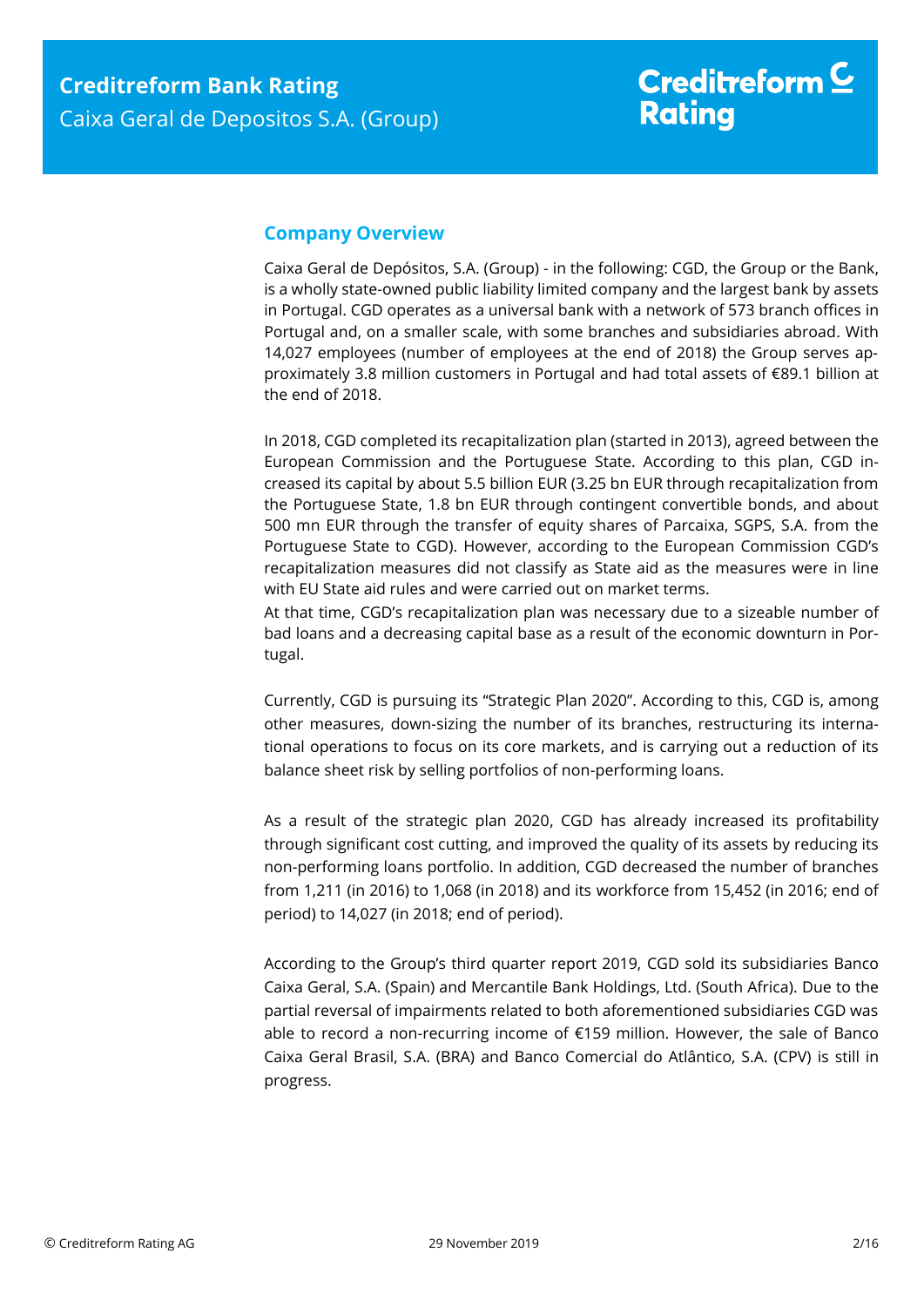# Creditreform <sup>C</sup><br>Rating

#### CGD's main banking subsidiaries as of 2018 can be found in Chart 1 below:

Chart 1: Main banking subsidiaries of CGD in 2019 | Source: Annual Report 2018 by CGD

# **SS** Caixa Geral de Depositos

| Banco Comercial e de Investimentos, S.A. (MOZ)                                   | 63%                             | 100%                  | Banco Nacional Ultramarino, S.A. (Macao, China) |
|----------------------------------------------------------------------------------|---------------------------------|-----------------------|-------------------------------------------------|
| CGD - France France Branch (FRA)                                                 | 100%                            | $51\%$                | Banco Caixa Geral Angola, S.A. (AGO)            |
| Banco Interatlântico, S.A.R.L. (CPV)<br>Banco Comercial do Atlântico, S.A. (CPV) | 70%<br>58%.<br>Sale in progress | 100%,<br>Sold in 2019 | Mercantile Bank Holdings, Ltd. (ZAF)            |
| CGD - East Timor Branch (TLS)                                                    | 100%                            | Sold in 2019          | Banco Caixa Geral, S.A. (ESP)                   |
| Banco Caixa Geral Brasil, S.A. (BRA)                                             | 100%<br>Sale in progress        |                       |                                                 |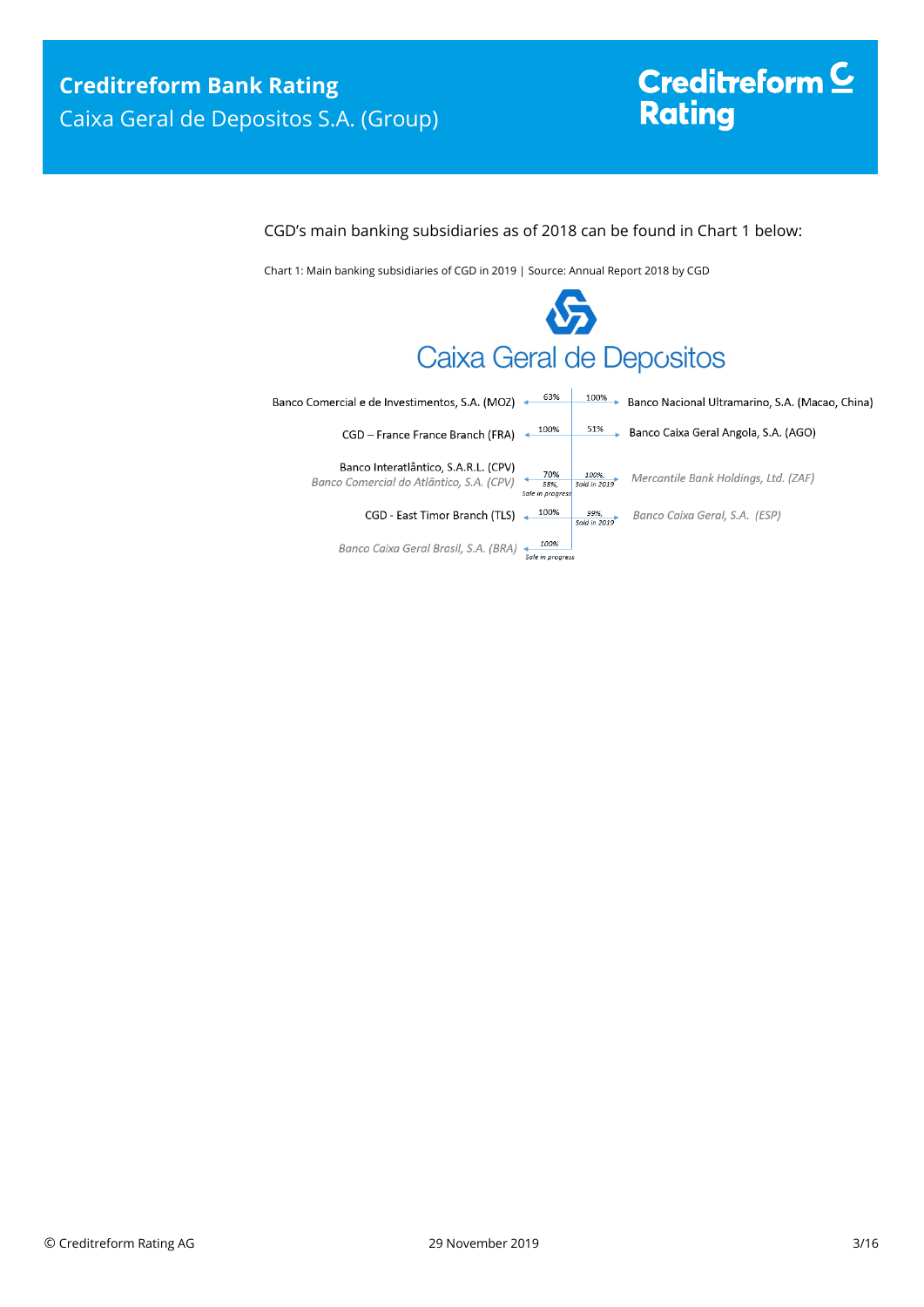# Creditreform  $\subseteq$ **Rating**

#### <span id="page-3-0"></span>**Business Development**

#### <span id="page-3-1"></span>**Profitability**

CGD's net profit amounted to €539.5 million in 2018, increasing by €462.8 million in a year-over-year comparison, primarily due to significant cost cutting measures. Net interest income contributed approximately half to the operating income: however, due to the current low interest environment, CGD faces declining interest income which is partially offset by reduced interest expense.

Net fee and commission income contributed about 22.5% to CGD's operating income, remaining at a stable level and consisting primarily of various service fees. In 2017, CGD recognized under its trading income significant non-recurring income through its derivatives transactions in relation with interest hedges. By contrast, CGD's equity accounted results (€52.8 million) stream primarily from its associated insurance company Fidelidade – Companhia de Seguros, S.A, in which CGD has a 15% participation and which contributed €40.8 million to CGD's Group result in 2018. Under the item other income, CGD denotes, among others, its lease income (€51.6 million) and gains from investment property (€54.8 million).

A detailed breakdown of CGD's operating income for 2018 by geography can be found in Chart 2 below:



Chart 2: Group income statement | Source: eValueRate / CRA

■ Portugal ■ Mozambique ■ France ■ China ■ Angola ■ Rest of the World

With regard to operating expenses, CGD reveals significant cost reductions as a result of its strategic plan 2020. In addition to its decreased year-over-year personnel expenses (-6%) due to a reduction of a number of staff, CGD reveals a significant reversal of its provision made in 2017, primarily related to its provisions for redundancy agreements.

CGD's pre-impairment operating profit amounted to  $\epsilon$ 946.5 million in the fiscal year 2018, increasing thereby by 29.2% year-over-year. Asset write-downs amounted to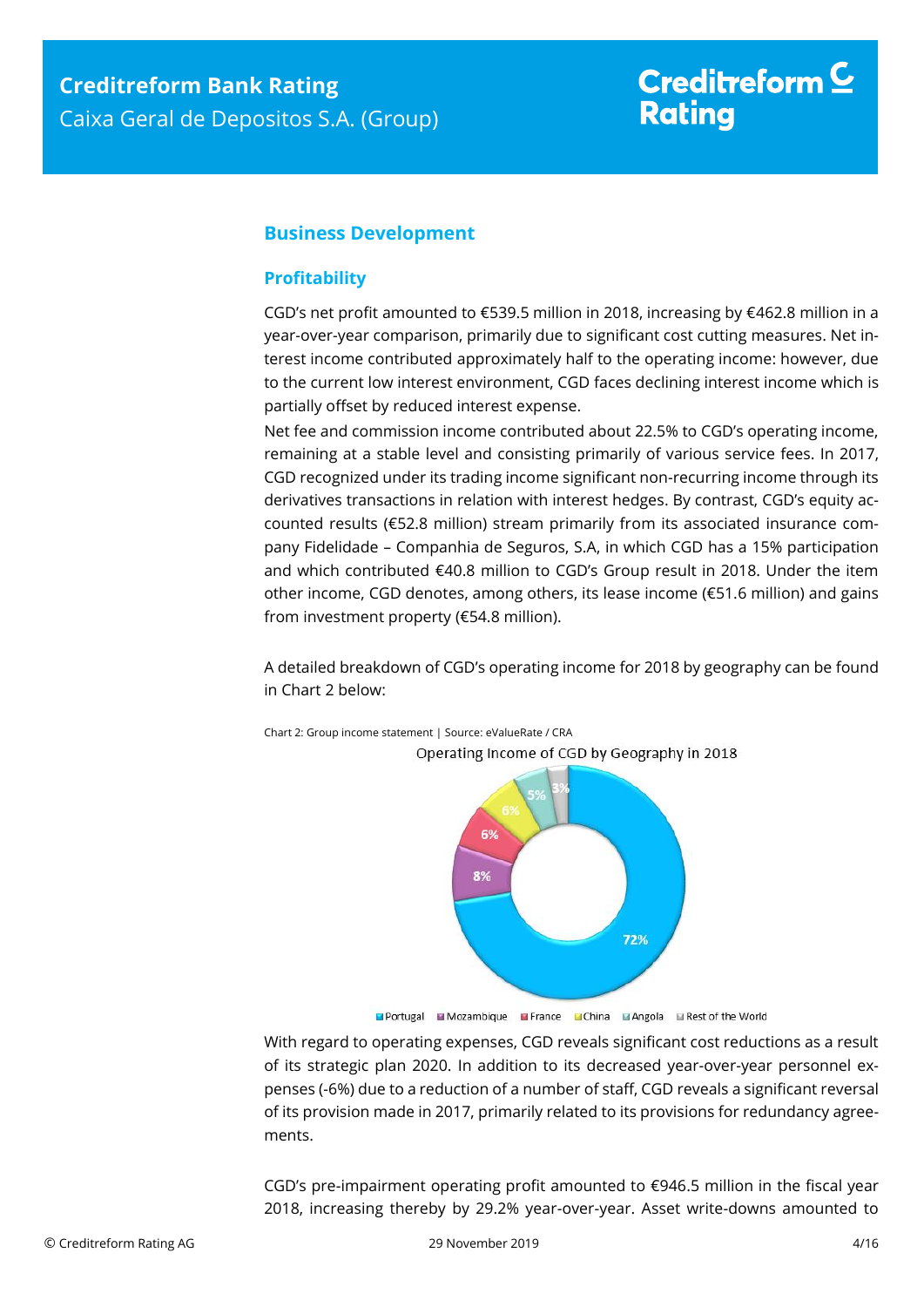€144.5 million in 2018 and consist mainly of customer loan impairments. Since the huge write-downs on customer loans in 2016 (due to the change in CGD's write-off policy), CGD steadily decreased its write-downs to a now competitive level.

After tax deductions and discontinued operations (including among other the results of the following subsidiaries held for sale: Banco Caixa Geral, S.A. (Spain) – contribution of €26.5 million - and Mercantile Bank Holdings, Ltd. (South Africa) with a contribution of €16.1 million), CGD achieved a net profit of about €539.6 million, by far its best result in this decade.

Considering CGD's third-quarter results, the Bank has been able to improve its net profit; however, this is mainly attributable to a non-recurring income of €159 million related to the sale of Banco Caixa Geral, S.A. (Spain) and Mercantile Bank Holdings, Ltd. (South Africa). Excluding this non-recurring income, CGD is likely to remain at its current level of profitability.

A detailed group income statement for the years of 2015 through 2018 can be found in Figure 1 below:

| <b>Income Statement</b>                                      | 2015                     | 2016                     | 2017                     | %                        | 2018       |
|--------------------------------------------------------------|--------------------------|--------------------------|--------------------------|--------------------------|------------|
| Income (€000)                                                |                          |                          |                          |                          |            |
| Net Interest Income                                          | 1.187.915                | 1.090.985                | 1.287.442                | $-5,1$                   | 1.222.272  |
| Net Fee & Commission Income                                  | 511.495                  | 449.850                  | 464.862                  | $+2,0$                   | 474.198    |
| Net Insurance Income                                         |                          |                          |                          |                          |            |
| Net Trading Income                                           | 350.056                  | 42.008                   | 297.527                  | $-69.0$                  | 92.174     |
| <b>Equity Accounted Results</b>                              | 47.099                   | 47.480                   | 24.688                   | $> +100$                 | 52.821     |
| Dividends from Equity Instruments                            |                          |                          |                          |                          |            |
| Other Income                                                 | 216.635                  | 275.994                  | 248,700                  | $+6,4$                   | 264.548    |
| <b>Operating Income</b>                                      | 2.313.200                | 1.906.316                | 2.323.218                | $-9,3$                   | 2.106.013  |
| Expenses (€000)                                              |                          |                          |                          |                          |            |
| Depreciation and Amortisation                                | 105.896                  | 91.722                   | 86.765                   | $-29,0$                  | 61.628     |
| Personnel Expense                                            | 820.041                  | 661.377                  | 658.936                  | $-6,0$                   | 619.171    |
| Tech & Communications Expense                                | 117.408                  | 98.037                   | 89.733                   | $-11,1$                  | 79.782     |
| Marketing and Promotion Expense                              | 29.179                   | 23.376                   | 18.584                   | $-13,4$                  | 16.095     |
| <b>Other Provisions</b>                                      | 37.211                   | 227.552                  | 203.407                  | $< -100$                 | $-108.787$ |
| Other Expense                                                | 544.862                  | 729.847                  | 532.980                  | $-7,8$                   | 491.559    |
| <b>Operating Expense</b>                                     | 1.654.597                | 1.831.912                | 1.590.405                | $-27,1$                  | 1.159.448  |
| Operating Profit & Impairment (€000)                         |                          |                          |                          |                          |            |
| Pre-impairment Operating Profit                              | 658.603                  | 74.404                   | 732.813                  | $+29,2$                  | 946.565    |
| <b>Asset Writedowns</b>                                      | 679.246                  | 2.771.431                | 523.815                  | $-72,4$                  | 144.535    |
| Net Income (€000)                                            |                          |                          |                          |                          |            |
| Non-Recurring Income                                         | $\overline{\phantom{a}}$ | $\overline{\phantom{a}}$ | $\overline{\phantom{a}}$ | $\overline{\phantom{a}}$ |            |
| Non-Recurring Expense                                        |                          |                          |                          |                          |            |
| <b>Pre-tax Profit</b>                                        | $-20.642$                | $-2.697.026$             | 208.997                  | $> +100$                 | 802.030    |
| Income Tax Expense                                           | 60.209                   | $-836.557$               | 215.823                  | $+42,8$                  | 308.284    |
| <b>Discontinued Operations</b>                               | $-625$                   | 35.298                   | 83.601                   | $-45,2$                  | 45.818     |
| Net Profit (€000)                                            | $-81.477$                | $-1.825.171$             | 76.775                   | $> +100$                 | 539.564    |
| Attributable to minority interest (non-controlling interest) | 89.976                   | 34.351                   | 24.829                   | $+76,4$                  | 43.788     |
| Attributable to owners of the parent                         | $-171.453$               | $-1.859.523$             | 51.946                   | $> +100$                 | 495.776    |

Figure 1: Group income statement | Source: eValueRate / CRA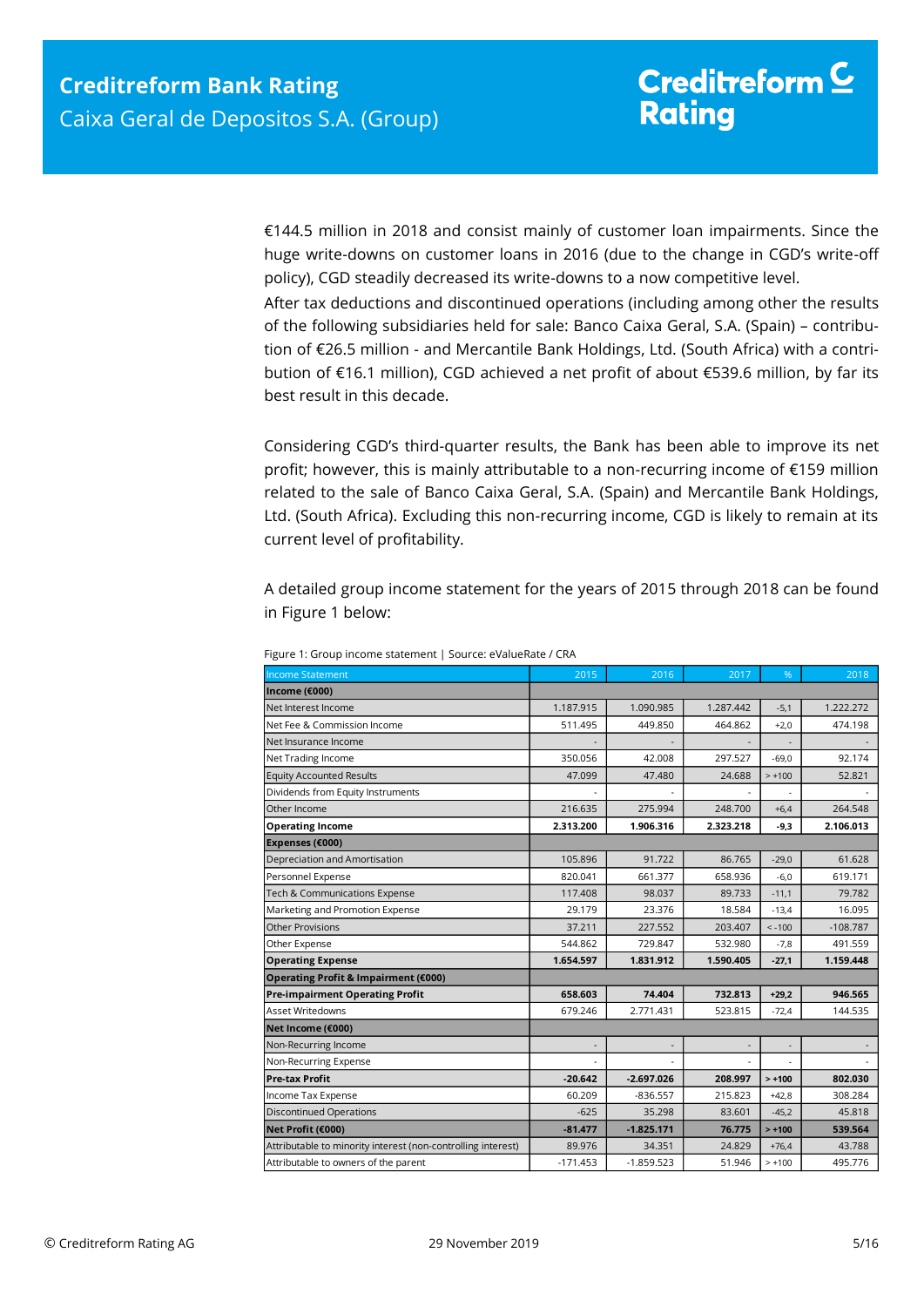Due to the strong increase in CGD's net profit for 2018, the Banks' earnings figures improved significantly in comparison to the previous year.

The figures for ROA, ROE and RORWA – before and after taxes - improved noticeably in comparison to the previous year. Moreover, the Bank's reduction of its operating costs improved its cost-to-income ratio as well as its cost-to-income ratio, excluding trading, distinctly. In all of the profitability figures mentioned, CGD is now clearly ahead of its competitors. Only CGD's net interest margin deteriorated year-over-year and is just in line with the average of the peer group.

Overall, CGD's key earnings figures are the best performers in any of the areas analyzed.

A detailed overview of the income ratios for the years of 2015 through 2018 can be found in Figure 2 below:

| Income Ratios (%)                                     | 2015    | 2016     | 2017  | $\%$     | 2018  |
|-------------------------------------------------------|---------|----------|-------|----------|-------|
| Cost Income Ratio (CIR)                               | 71,53   | 96,10    | 68,46 | $-13,40$ | 55,05 |
| Cost Income Ratio ex. Trading (CIRex)                 | 84,28   | 98,26    | 78,51 | $-20,94$ | 57,57 |
| Return on Assets (ROA)                                | $-0,08$ | $-1,95$  | 0,08  | $+0,52$  | 0,61  |
| Return on Equity (ROE)                                | $-1,32$ | $-47,01$ | 0,93  | $+5,58$  | 6,51  |
| Return on Assets before Taxes (ROAbT)                 | $-0,02$ | $-2,85$  | 0,31  | $+0,64$  | 0,95  |
| Return on Equity before Taxes (ROEbT)                 | $-0,34$ | $-68,55$ | 3,54  | $+6,70$  | 10,23 |
| Return on Risk-Weighted Assets (RORWA)                | $-0,14$ | $-3,32$  | 0,15  | $+0,97$  | 1,11  |
| Return on Risk-Weighted Assets before Taxes (RORWAbT) | $-0.04$ | $-4,84$  | 0,56  | $+1,19$  | 1,75  |
| Net Interest Margin (NIM)                             | 1,64    | 1,34     | 2,00  | $-0,29$  | 1,71  |
| Pre-Impairment Operating Profit / Assets              | 0,65    | 0,08     | 0,79  | $+0,28$  | 1,06  |
| Cost of Funds (COF)                                   | 1,99    | 1,65     | 1,45  | $-0,26$  | 1,19  |
| Change in % Points                                    |         |          |       |          |       |

Figure 2: Group key earnings figures| Source: eValueRate / CRA

#### <span id="page-5-0"></span>**Asset Situation and Asset Quality**

CGD's financial assets accounted for 86.3% of total assets in 2018, decreasing by 3.1% in a year-over-year comparison (€2.5 billion). Net loans to customers represent the largest share of assets, accounting for 58% and decreasing by 6.5% year-over-year (€3.6 billion). The decrease is mainly a result of the reduction in the commercial banking activities by €2.8 billion in Portugal, and is influenced by NPL sales and significant credit repayments by public entities of around €1 billion. Accumulated impairments represent about 6.1% (€3.3 billion) of the Bank's customer loans.

CGD's total securities increased year-over-year by 6.5% (€880 million) and consist mainly out of debt securities by public issuers with about €9.8 billion. Moreover, CGD increased its amount of demand deposits at central banks by about €1 billion (24.5%) year-over-year. In addition, the balance sheet item of non-current assets & discontin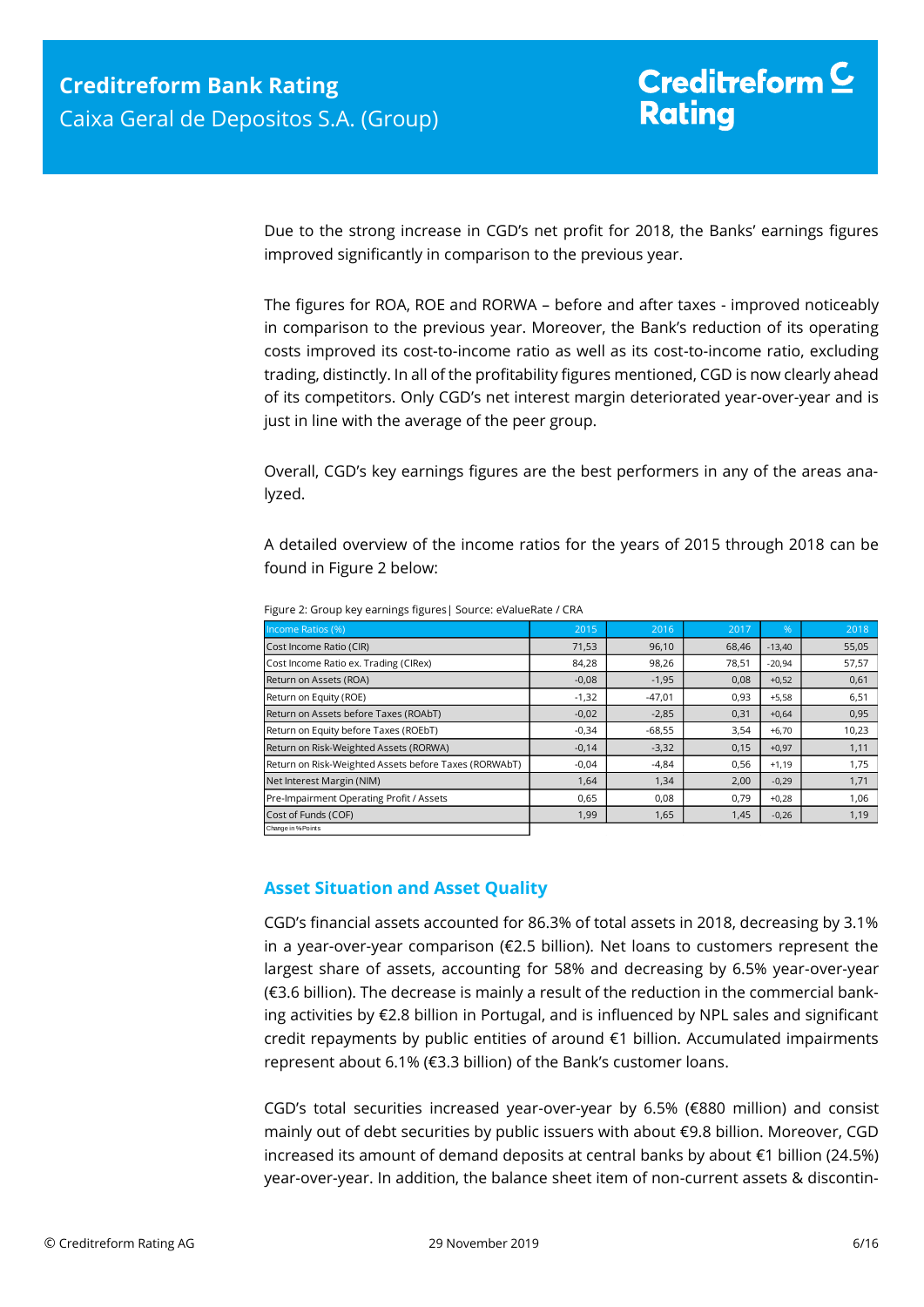ued operations reveals primarily CGD's subsidiaries (Banco Caixa Geral, S.A. and Mercantile Bank Holdings, Ltd.), which were recently sold as announced in the Bank's Q3- 2019 Report.

The Group's total asset amounted to €89.1 billion in 2018, decreasing by 4.5% yearover-year (€4.2 billion).

A detailed look at the development of the asset side of the balance sheet for the years of 2015 through 2018 can be taken in Figure 3 below:

| Assets (€000)                         | 2015        | 2016       | 2017       | $\frac{9}{6}$            | 2018       |
|---------------------------------------|-------------|------------|------------|--------------------------|------------|
| Cash and Balances with Central Banks  | 3.652.808   | 2.598.285  | 5.319.593  | $+24,5$                  | 6.620.833  |
| Net Loans to Banks                    | 4.011.515   | 3.217.797  | 3.028.694  | $-27,6$                  | 2.193.022  |
| Net Loans to Customers                | 65.759.033  | 63.100.967 | 55.254.981 | $-6,5$                   | 51.674.353 |
| Total Securities                      | 16.732.708  | 12.667.096 | 13.556.244 | $+6,5$                   | 14.438.063 |
| <b>Total Derivative Assets</b>        | 1.625.722   | 1.519.408  | 971.122    | $-28,1$                  | 698.229    |
| <b>Other Financial Assets</b>         | 1.755.523   | 1.405.195  | 1.283.902  | $-0,2$                   | 1.281.589  |
| <b>Financial Assets</b>               | 93.537.308  | 84.508.749 | 79.414.536 | $-3,2$                   | 76.906.090 |
| <b>Equity Accounted Investments</b>   | 277.496     | 312.338    | 414,717    | $-6,3$                   | 388.544    |
| Other Investments                     | 1.125.044   | 978.263    | 897.818    | $-9,8$                   | 809.963    |
| <b>Insurance Assets</b>               |             |            |            | $\overline{\phantom{a}}$ |            |
| Non-current Assets & Discontinued Ops | 830,402     | 1.426.072  | 6.756.508  | $-8,0$                   | 6.213.217  |
| Tangible and Intangible Assets        | 754,402     | 692.681    | 669.289    | $-23,9$                  | 509.444    |
| Tax Assets                            | 1.511.044   | 2.587.563  | 2.322.692  | $-7,3$                   | 2.152.315  |
| <b>Total Other Assets</b>             | 2.865.772   | 3.041.647  | 2.772.355  | $-23,8$                  | 2.111.845  |
| <b>Total Assets</b>                   | 100.901.467 | 93.547.313 | 93.247.914 | $-4,5$                   | 89.091.418 |

Figure 3: Development of assets| Source: eValueRate / CRA

CGD's asset quality improved significantly in recent years; however, the Bank still has to catch up to its peers, in particular with regard to its non-performing loans ratio (calculated from 2018 on as stage 3 loans over net loans to customers). CGD has significantly improved its non-performing loans ratio in recent years through write-offs and NPL portfolio sales. The increase from 2017 to 2018 is related to the technical change in the NPL ratio calculation.

Moreover, through the dramatic reduction of its asset write-downs over recent years, CGD has reached a very sound and below peer-group average net write-off to risk weighted assets ratio. This, however, is partially due to the Bank's relatively high risk weighted asset ratio of 54.3%, which represents the Bank's riskier business activities according to the risk weights. A further reduction would be appropriate in order to derisk CGD's assets.

A detailed overview of the asset quality for the years 2015 through 2018 can be found in Figure 4 below: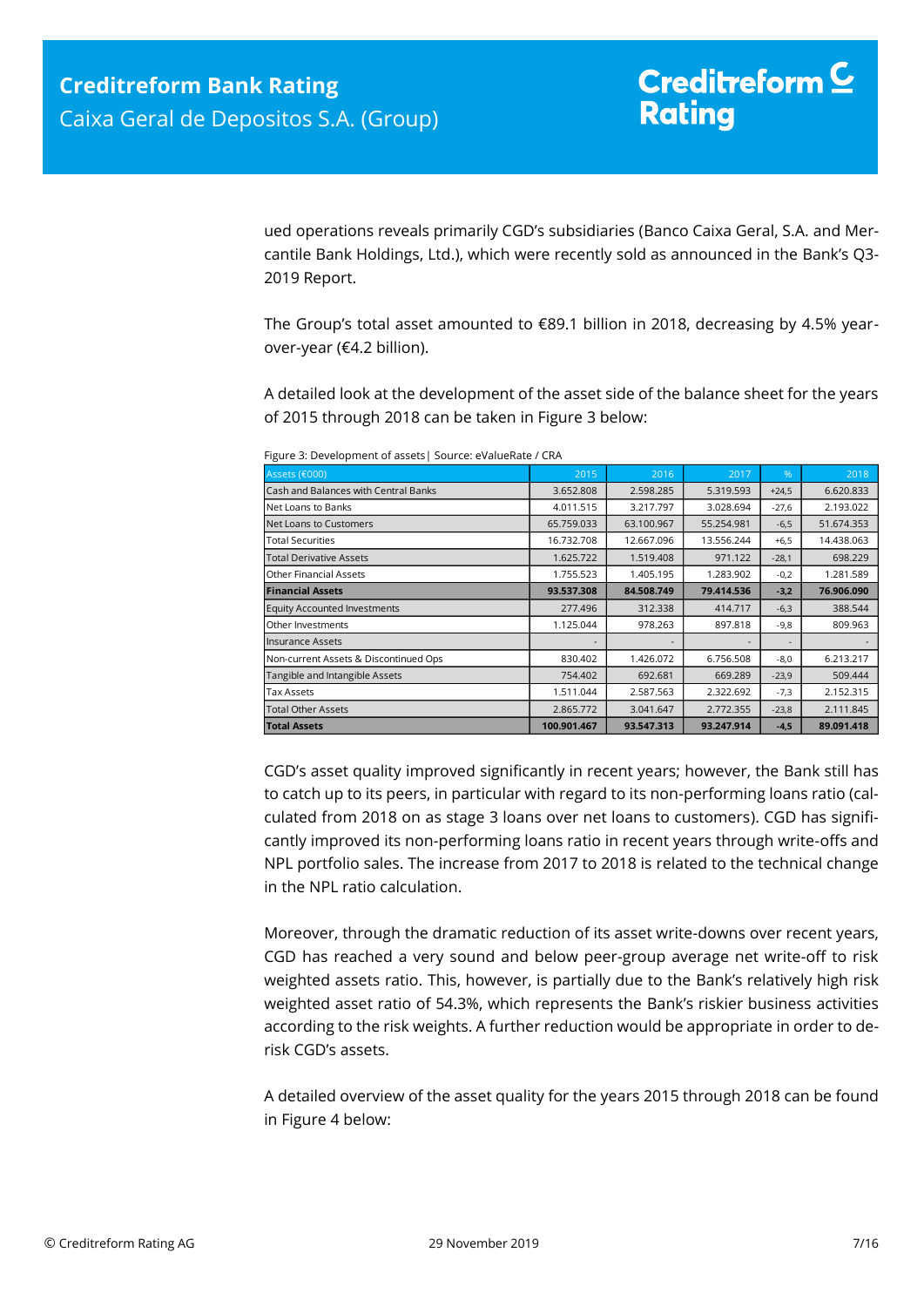| Figure 4: Development of asset quality   Source: eValueRate / CRA |  |  |
|-------------------------------------------------------------------|--|--|
|                                                                   |  |  |

| Asset Ratios (%)                     | 2015  | 2016  | 2017  | %        | 2018  |
|--------------------------------------|-------|-------|-------|----------|-------|
| Net Loans/Assets                     | 65,17 | 67,45 | 59,26 | $-1,25$  | 58,00 |
| Risk-weighted Assets/ Assets         | 59,74 | 58,81 | 55,96 | $-1,62$  | 54,35 |
| NPLs*/ Net Loans to Customers        | 10,54 | 10,50 | 9,10  | $+0,78$  | 9,88  |
| NPLs*/ Risk-weighted Assets          | 11,50 | 12,04 | 9,63  | $+0,91$  | 10,54 |
| Potential Problem Loans**/ NPLs*     | 39,56 | 45,76 | 45,00 | $+47.57$ | 92,57 |
| Reserves/NPLs*                       | 74,98 | 85,01 | 90,65 | $-25,29$ | 65,36 |
| <b>Reserves/ Net Loans</b>           | 7,90  | 8,93  | 8,25  | $-1,79$  | 6,46  |
| Net Write-offs/ Net Loans            | 1,03  | 4,39  | 0,95  | $-0,67$  | 0,28  |
| Net Write-offs/ Risk-weighted Assets | 1,13  | 5,04  | 1,00  | $-0,71$  | 0,30  |
| Level 3 Assets/ Total Assets         | 3,04  | 2,69  | 2,42  | $-0,46$  | 1,96  |
| Change in % Points                   |       |       |       |          |       |

NPLs are represented from 2018 onwards by Stage 3 Loans.

<span id="page-7-0"></span>\*\* Potential Problem Loans are represented from 2018 onwards by Stage 2 Loans.

#### **Refinancing and Capital Quality**

CGD's financial liabilities accounted for 90% of its total liabilities in 2018, decreasing by 4.1% year-over-year (€3.1 billion). Deposits from customers represent the main funding source of the Group, representing 79% of the Group's liabilities, and remaining largely at the previous year's level. Compared to the year 2015, however, CGD lost about €10 billion of customer deposits primarily at the Banco Nacional Ultramarino (Macau), due to the reduction of the offshore branches that were closed down and due to reduced deposits of its institutional customers. By contrast, domestic customer deposits remained at a stable level at €53 billion.

The reduction in deposits from banks stems from the CGD's early repayment of  $\epsilon$ 3 billion of financing from the ECB. This early redemption removed the future refinancing risk for CGD; however, it also decreased its liquidity position. Moreover, it is the first time in this decade that CGD does not hold any ECB borrowings.

By contrast, CGD's total debt consists primarily of covered bonds (€ 3 billion) and tier 2 debt liabilities. In June 2018, CGD issued €500 million of Tier 2 securities to institutional investors, thereby completing the recapitalization plan agreed in 2017 between the Portuguese State and the European Commission to improve its capitalization. In this regard, and in view of the development of the Group's total equity, please refer to the company overview, in particular to the recapitalization plan of CGD.

The balance sheet item of non-current liabilities & discontinued operations consists of the aforementioned targeted sale of some subsidiaries (among others Banco Caixa Geral, S.A. and Mercantile Bank Holdings, Ltd.), which were finalized in 2019.

A detailed overview of the development of liabilities for the years 2015 through 2018 can be found in Figure 5 below: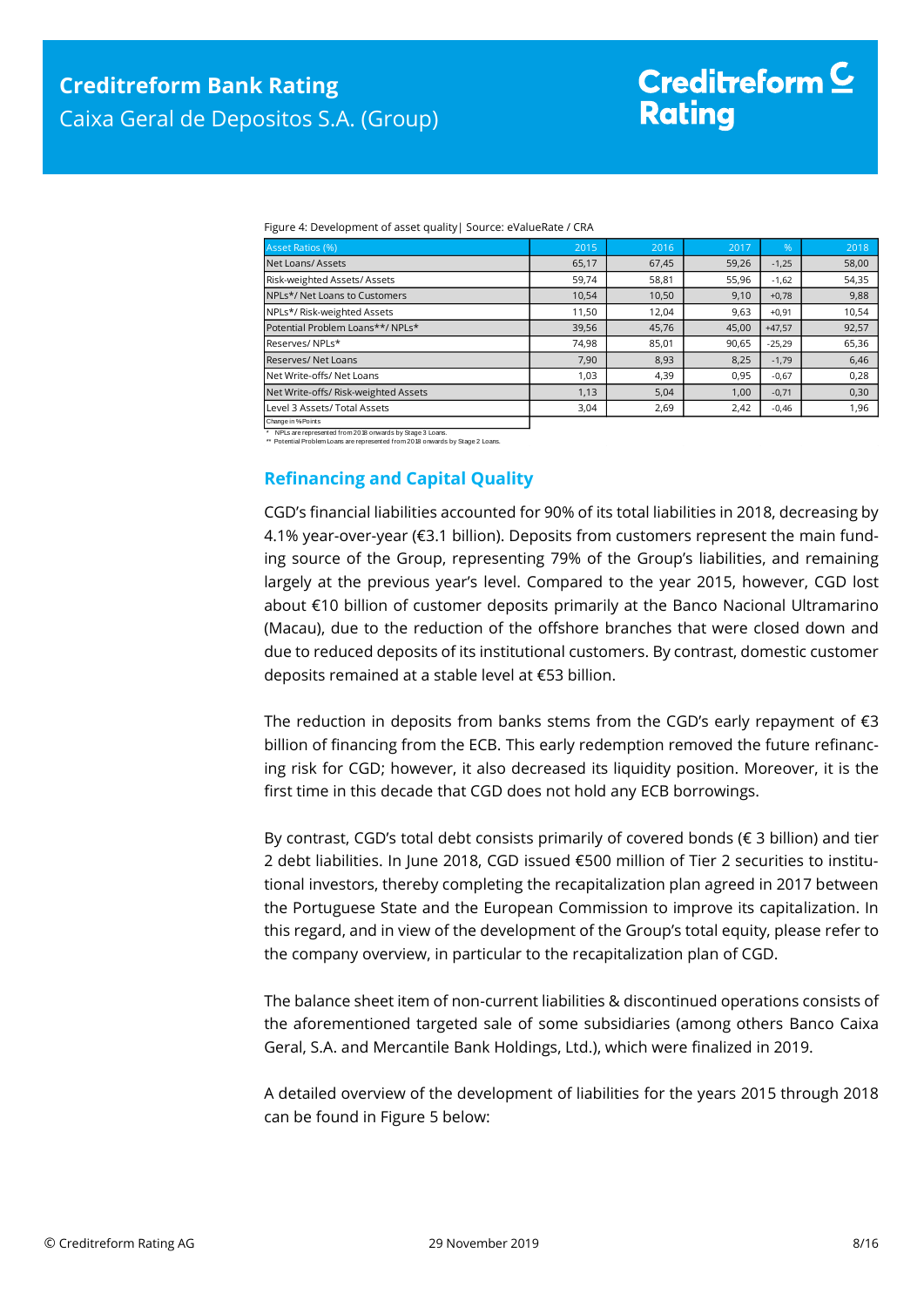| Liabilities (€000)                         | 2015        | 2016       | 2017       | $\frac{9}{6}$ | 2018       |
|--------------------------------------------|-------------|------------|------------|---------------|------------|
| <b>Total Deposits from Banks</b>           | 5.433.070   | 5.799.712  | 4.042.850  | $-56,5$       | 1.758.542  |
| <b>Total Deposits from Customers</b>       | 73.426.265  | 69.680.130 | 63.630.896 | $-0,3$        | 63.422.525 |
| <b>Total Debt</b>                          | 9.919.052   | 7.534.147  | 5.965.543  | $-9,1$        | 5.421.389  |
| Derivative Liabilities                     | 1.749.408   | 1.697.678  | 1.065.798  | $-30,4$       | 741.508    |
| Securities Sold, not yet Purchased         |             |            |            |               |            |
| Other Financial Liabilities                | 2.136.757   | 2.058.859  | 1.269.754  | $+19,6$       | 1.518.107  |
| <b>Total Financial Liabilities</b>         | 92.664.552  | 86.770.526 | 75.974.841 | $-4,1$        | 72.862.071 |
| llnsurance Liabilities                     | ۰           |            |            |               |            |
| Non-current Liabilities & Discontinued Ops | ۰           | 693.369    | 5.783.829  | $-6,7$        | 5.396.454  |
| <b>Tax Liabilities</b>                     | 269.088     | 241.829    | 308,308    | $-26,1$       | 227.795    |
| Provisions                                 | 992.464     | 1.127.312  | 1.288.291  | $-13,4$       | 1.115.900  |
| <b>Total Other Liabilities</b>             | 791.654     | 831.436    | 1.618.329  | $-25,6$       | 1.203.752  |
| <b>Total Liabilities</b>                   | 94.717.758  | 89.664.472 | 84.973.598 | $-4,9$        | 80.805.972 |
| <b>Total Equity</b>                        | 6.183.710   | 3.882.841  | 8.274.316  | $+0,1$        | 8.285.445  |
| <b>Total Liabilities and Equity</b>        | 100.901.467 | 93.547.313 | 93.247.914 | $-4,5$        | 89.091.418 |

Figure 5: Development of refinancing and capital adequacy| Source: eValueRate / CRA

CGD's regulatory capital ratios increased significantly over the past years due to the aforementioned recapitalization plan. With a CET1 ratio of 13.5% and a total capital ratio of 15.9% at year-end 2018, CGD's ratios are slightly below the peer-group average. The boxplots in figure 7 display CGD's capital position in comparison to the peer group.

However, considering CGD's third quarter report 2019, CGD reveals a CET1 ratio of 15.6% and a total capital ratio of 18%. Thus, CGD has been able to catch up to its peers and is further strengthening its regulatory capital position. With any of its regulatory capital ratios, CGD comfortably exceeds its SREP requirements.

Moreover, with its total equity to total assets ratio (9.3%), as well as its leverage ratio (7.7%), CGD exceeds the average of its peers (see figure 7). In addition, CGD recently issued its first non-preferred senior unsecured bond in the amount of €500 million to strengthen its MREL position.

Overall, CGD has achieved sound capitalization after a prolonged tumultuous period.

A detailed overview of the development of capital ratios for the years 2015 through 2018 can be found in Figure 6 below:

| Capital Ratios (%)                                  | 2015  | 2016 | 2017  | %       | 2018  |
|-----------------------------------------------------|-------|------|-------|---------|-------|
| Total Equity/ Total Assets                          | 6,13  | 4,15 | 8,87  | $+0,43$ | 9,30  |
| Leverage Ratio                                      | 5,70  | 3,30 | 8,20  | $-0,50$ | 7,70  |
| Phased-in: Common Equity Tier 1 Ratio (CET1)        | 10.87 | 7,01 | 14,00 | $-0,50$ | 13,50 |
| Phased-in: Tier 1 Ratio (CET1 + AT1)                | 10.87 | 7,01 | 15,00 | $-0,50$ | 14,50 |
| Phased-in: Total Capital Ratio (CET1 + AT1 + T2)    | 12.29 | 8,07 | 15.60 | $+0.30$ | 15,90 |
| Fully Loaded: Common Equity Tier 1 Ratio (CET1)     | 10.03 | 5,50 | 13.90 | $-0.40$ | 13,50 |
| Fully Loaded: Tier 1 Ratio (CET1 + AT1)             | 10.03 | 5,50 | 14,90 | $-0.40$ | 14,50 |
| Fully Loaded: Total Capital Ratio (CET1 + AT1 + T2) | 10,23 | 5,72 | 15,20 | $+0,60$ | 15,80 |
| Change in % Points                                  |       |      |       |         |       |

Figure 6: Development of capital ratios | Source: eValueRate / CRA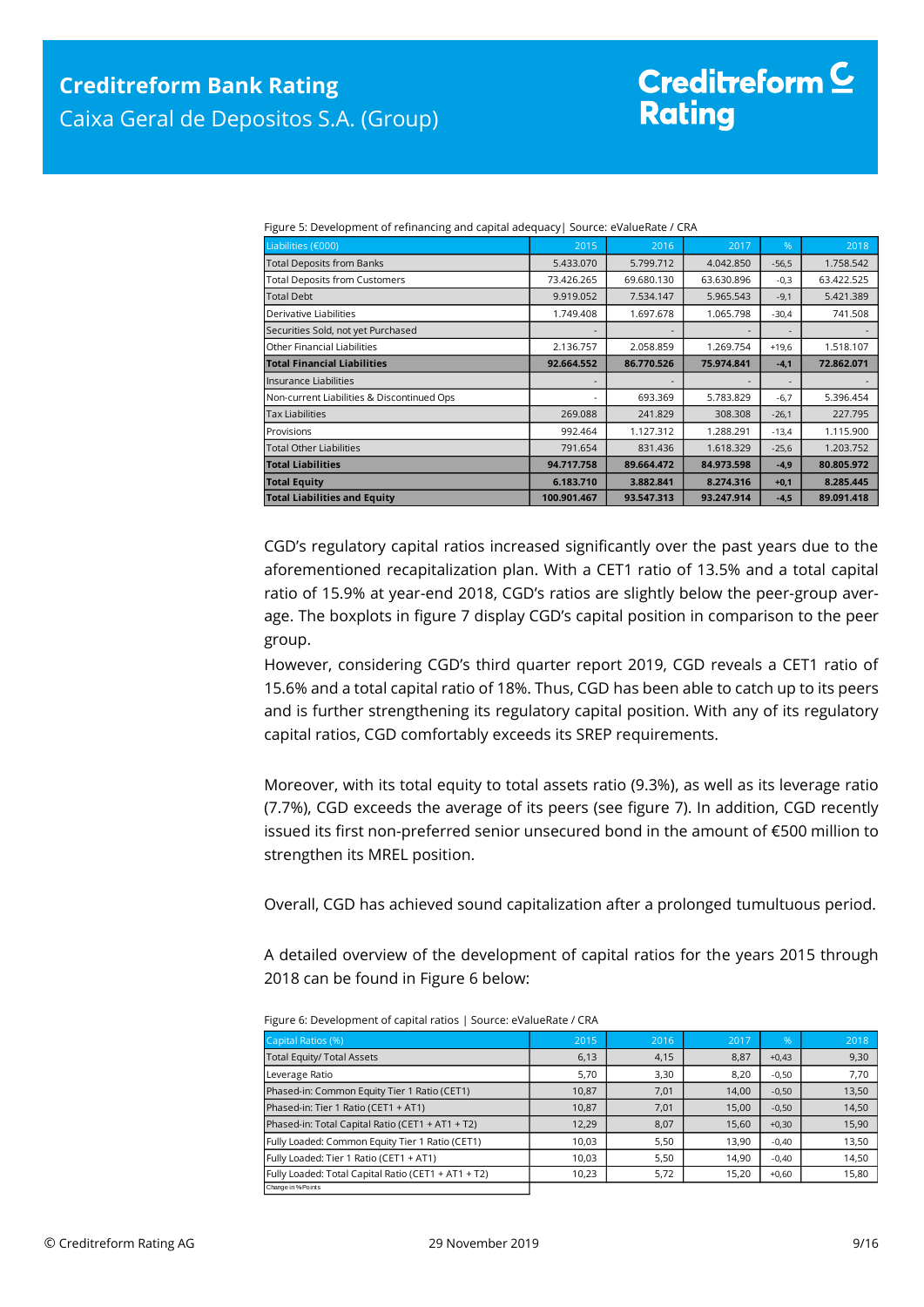

Due to CGD's bank capital and debt structure, the Group's preferred senior unsecured debt instruments have not been notched down in comparison to the long-term issuer rating. Due to the seniority structure, CGD's non-preferred senior unsecured debt has been notched down by one notch. However, CGD's Tier 2 capital rating is three notches below the long-term issuer rating based on the bank's capital structure and seniority in accordance with our rating methodology. Additional Tier 1 capital is rated four notches below the long-term issuer rating, reflecting a high bail-in risk in the event of resolution.

#### <span id="page-9-0"></span>**Liquidity**

CGD's liquidity situation is sufficient. The Group reveals a liquidity coverage ratio, which has sustainably improved in recent years and which is now clearly above the average of the peer group. CGD's LCR and NSFR comfortably exceed the regulatory requirements.

The Bank's interbank ratio is distinctly above the average of its competitors, and increased as a result of the decline in CGD's deposits from banks. The Bank's net loans to deposits ratio at 81.5% is below the peer-group average. Thus, the amount of the Bank's deposits are currently more than sufficient to fund its customer loans.

A detailed overview of the development of liquidity for the years of 2015 through 2018 can be found in Figure 8 below.

<span id="page-9-1"></span>

| Liquidity (%)                                       | 2015   | 2016   | 2017   | %        | 2018   |
|-----------------------------------------------------|--------|--------|--------|----------|--------|
| Net Loans/ Deposits (LTD)                           | 89,56  | 90,56  | 86,84  | $-5,36$  | 81,48  |
| Interbank Ratio                                     | 73.84  | 55.48  | 74.91  | $+49.79$ | 124,71 |
| Liquidity Coverage Ratio                            | 143.10 | 175,60 | 208.90 | $+25.70$ | 234,60 |
| Customer Deposits / Total Funding (excl. Derivates) | 78.98  | 79.21  | 75.83  | $+3.38$  | 79,21  |
| Net Stable Funding Ratio (NSFR)                     | 135.90 | 134,10 | 139.40 | $+9,50$  | 148,90 |
| Change in % Points                                  |        |        |        |          |        |

Figure 8: Development of liquidity | Source: eValueRate / CRA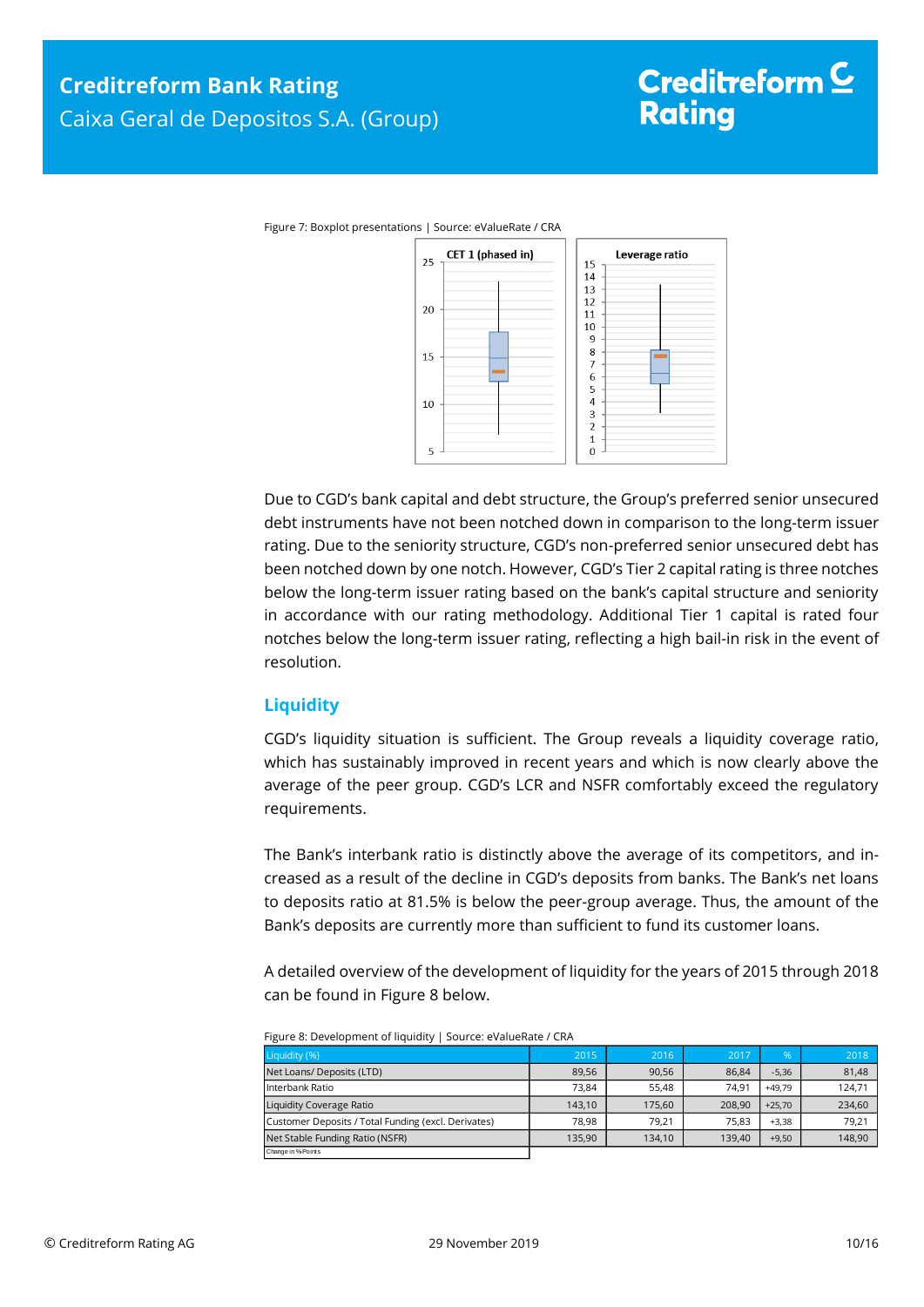#### **Conclusion**

Overall, CGD accomplished a turnaround in its performance in 2018. Profitability and capitalization reached sufficient levels after the recent difficult and tumultuous years; however, the Bank still struggles with regard to its asset quality.

Despite the low-interest environment in Europe, CGD has reached a very sound level of profitability, not least because of the economic upturn in its core market Portugal. With a net profit of 539 million in 2018, CGD achieved by far its best result in a decade, thereby overcoming a period of significant losses. This positive development is attributable to the Group's good progress in cost reductions and downsizing its exposure to non-performing assets. All of the Group's earnings figures are now above the peer-group average. According to the Group's third quarter 2019 report, CGD is able to maintain its current level of profitability, even net of some one-off effects related to the sale of some international operations.

The asset quality of CGD remains, despite recent improvements, [unsatisfactory.](https://www.dict.cc/englisch-deutsch/unsatisfactory.html) The Group still struggles with a legacy of a relatively high number of non-performing assets. However, CGD is working on the reduction of its NPL's among others by writedowns or the sale of NPL portfolios. Its current target of an NPL ratio of below 7% can only be the first step in this regard. The Bank's relatively high reserves for the NPL mitigates this partially. Moreover, the Group's high risk-weighted assets ratio shows a relatively high risk appetite on the part of the Bank.

On the liabilities side, CGD has stabilized the amount of customer deposits after years of reductions. The Bank's funding is characterized by its relatively high amount of deposits. CGD's uses covered bonds (€3 billion) and unsecured funding to a significantly lesser extent. The finalization of the recapitalization plan through capital injections by the Portuguese State enabled CGD to reach a satisfactory capital position. In addition, the Bank recently successfully issued its first non-preferred senior unsecured bond (€ 500 million) with exclusively institutional investors to meet its MREL requirements. According to the Bank's third quarter 2019 report, CGD has even been able to improve its CET1 ratio to 15.6%.

In general, we see a high dependency of CGD on the well-being of its core market Portugal, especially after the ongoing disposal of some subsidiaries abroad. In addition, we see a close relationship between CGD and its sole shareholder Portugal (CRA rating: BBB from 16.09.2019). However, CGD benefits from this close relationship. It remains to be seen to what extend the Group will benefit from its discontinued operations abroad.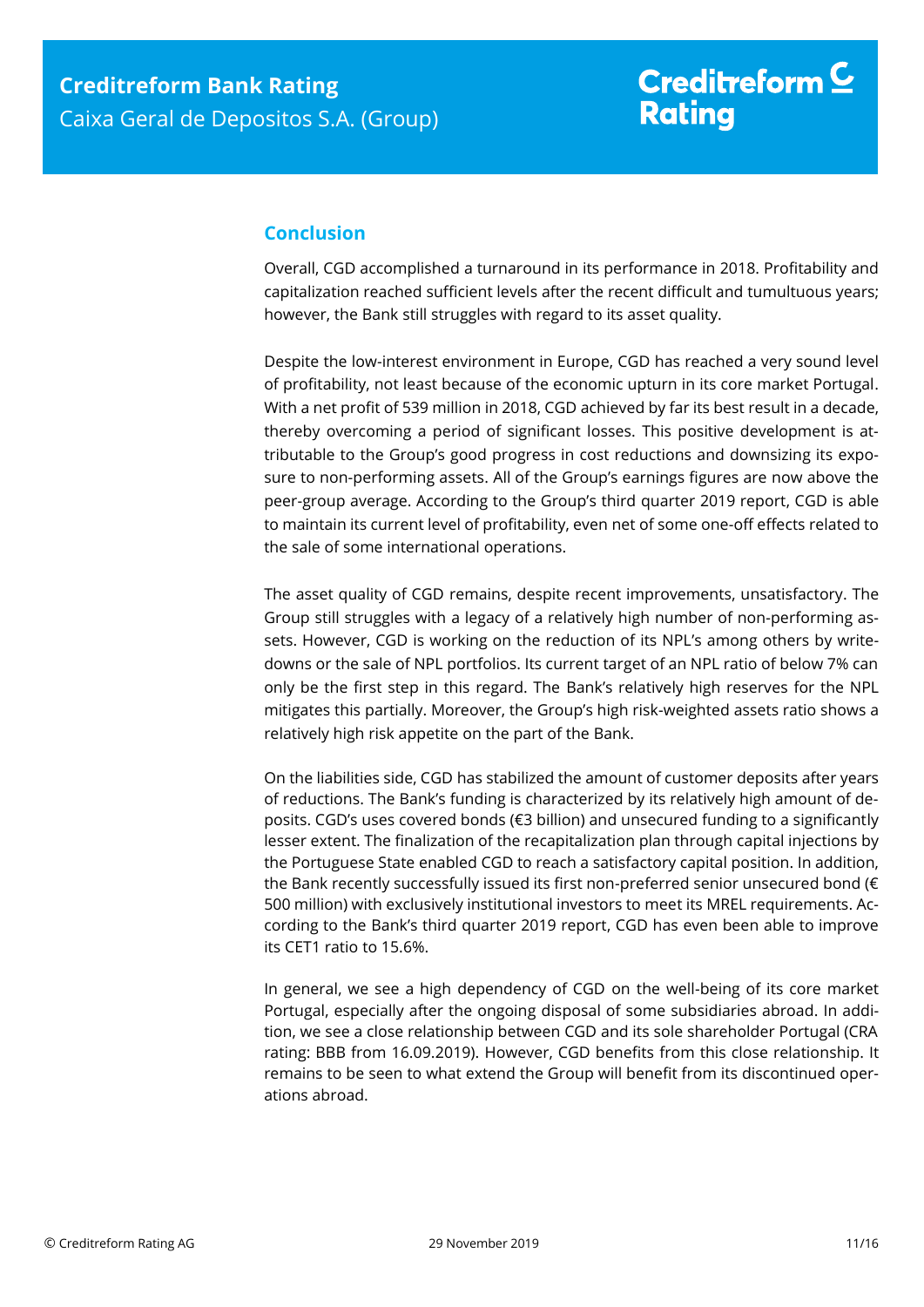#### **Outlook**

We consider the outlook of CGD's long-term issuer rating and its bank capital and debt instruments to be stable. This reflects our view that CGD's is likely to maintain its regained level of profitability in the upcoming years, while benefitting from the stability of its sole shareholder the Portuguese State.

In addition, we assume a stable political and economic environment in the markets in which CGD operates.

#### **Scenario Analysis**

In a scenario analysis, CGD's rating developed slightly better in the "best-case" scenario and substantially worse in the "worst-case" scenario. The ratings of bank capital and unsecured debt would behave similarly, based on our rating mechanism. These ratings are especially sensitive to changes in total equity and to the bank capital and debt structure in general.

We could upgrade CGD's long-term issuer credit rating and its bank capital and debt instruments if we see the Group showing sustainable and sound profitability figures and an increased capital position, while maintain its close relationship to the Portuguese State.

By contrast, a downgrade of CGD's long-term issuer credit rating and its bank capital and debt instruments is likely if the Portuguese State disengages from its close relationship to CGD. In addition, a deterioration of the Group's profitability, difficulties with regard to the reduction of the non-performing loans, as well as a deterioration of its capitalization might lead to a downgrade as well.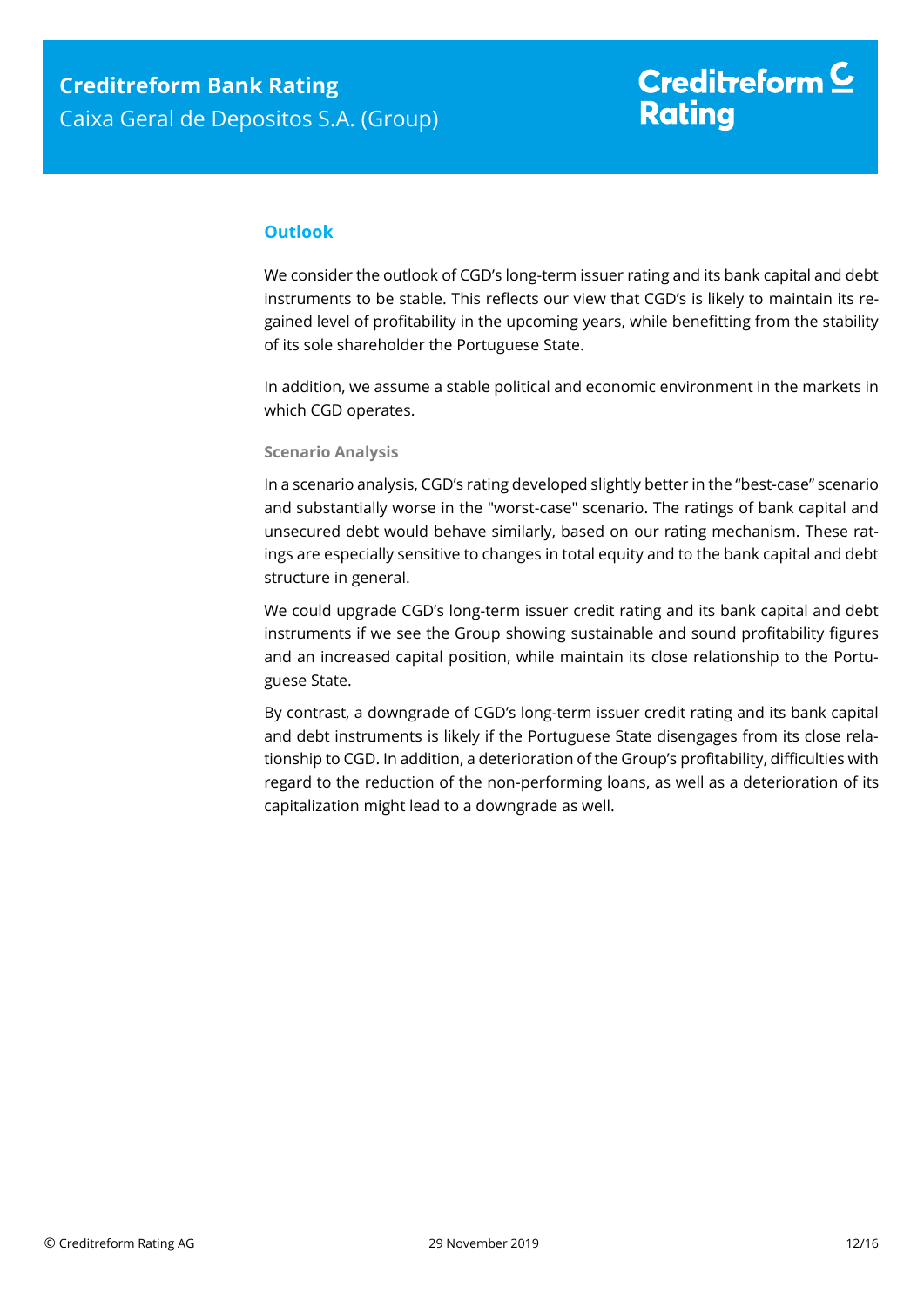#### <span id="page-12-0"></span>**Appendix**

**Bank ratings**

The bank ratings are dependent on a host of quantitative and qualitative factors. An improvement in either sub-category may result in a higher rating score.

LT Issuer / Outlook / Short-Term **BBB / stable / L3**

**Bank Capital and Debt Instruments Ratings**

The ratings for bank capital and debt instruments are inter alia dependent on subordination and relative size of the instrument class, based on the long-term issuer rating of the bank.

| Preferred Senior Unsecured Debt (PSU):          | <b>BBB</b> |
|-------------------------------------------------|------------|
| Non-preferred Senior Unsecured Debt (NPS): BBB- |            |
| Tier 2 (T2):                                    | RR         |
| Additional Tier 1 (AT1):                        | RR-        |

**Ratings Detail and History**

Please consult our website [www.creditreform-rating.de](http://www.creditreform-rating.de/) for additional information regarding the dates of publication.

Figure 9: Rating History

| <b>Bank Issuer Rating</b>                | <b>Rating Date</b> | Result                 |
|------------------------------------------|--------------------|------------------------|
| Initialrating                            | 29.11.2019         | BBB / stable / L3      |
| <b>Bank Capital and Debt Instruments</b> | <b>Rating Date</b> | <b>Result</b>          |
| PSU / NPS / T2 / AT1 (Initial)           | 29.11.2019         | <b>BBB/BBB-/BB/BB-</b> |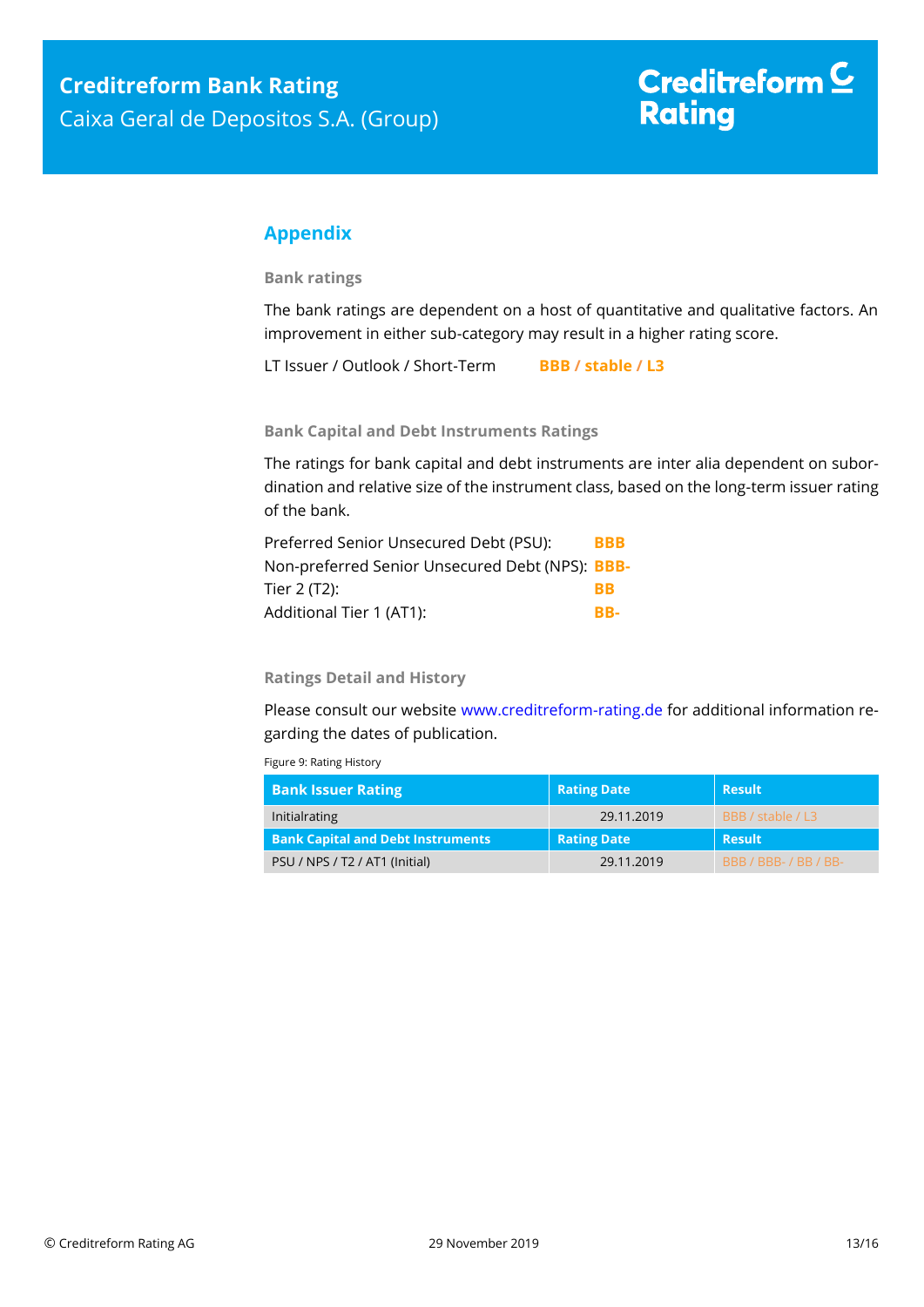#### **Regulatory**

Creditreform Rating AG was neither commissioned by the rating object nor by any other third party for the rating. The analysis took place on a voluntary basis by Creditreform Rating AG and is to be described in the regulatory sense as an unsolicited rating.

The rating is based on publicly available information and internal evaluation methods for the rated bank. The quantitative analysis is based mainly on the latest annual accounts, interim reports, other investor relations information of the bank, and calculated key figures by eValueRate / CRA. Subject to a peer group analysis were 48 competing institutes.

The information and documents processed met the requirements of the rating system of Creditreform Rating AG as published on the website www.creditreform-rating.de. The rating was carried out on the basis of the rating methodology for bank ratings, the methodology for the rating of bank capital and unsecured debt instruments as well as the methodology for government related banks in conjunction with Creditreform`s basic document "Rating Criteria and Definitions".

The complete presentation of the rating methodologies used by Creditreform Rating AG and the basic document "Rating Criteria and Definitions" is published on the following homepage:

#### [www.creditreform-rating.de/de/regulatory-requirements/.](http://www.creditreform-rating.de/de/regulatory-requirements/)

On 29 November 2019, the rating was presented by the analysts to the rating committee and adopted in a resolution.

The rating result was communicated to Caixa Geral de Depositos S.A. (Group), and the preliminary rating report was made available to the bank. There was no change in the rating score.

The rating is valid until withdrawal and is subject to monitoring from the rating date (see cover page). The rating will be comprehensively reviewed at least once every year. Within this period, the rating can be updated.

In 2011 Creditreform Rating AG was registered within the European Union according to EU Regulation 1060/2009 (CRA-Regulation). Based on the registration Creditreform Rating AG (CRA) is allowed to issue credit ratings within the EU and is bound to comply with the provisions of the CRA-Regulation.

#### **Conflict of Interests**

No conflicts of interest were identified during the rating process that might influence the analyses and judgements of the rating analysts involved or any other natural person whose services are placed at the disposal or under the control of Creditreform Rating AG and who are directly involved in credit rating activities or approving credit ratings and rating outlooks.

In case of providing ancillary services to the rated entity, CRA will disclose all ancillary services in the credit rating report.

#### **Rules on the Presentation of Credit Ratings and Rating Outlooks**

The approval of credit ratings and rating outlooks follows our internal policies and procedures. In line with our policy "Rating Committee," all credit ratings and rating outlooks are approved by a rating committee based on the principle of unanimity.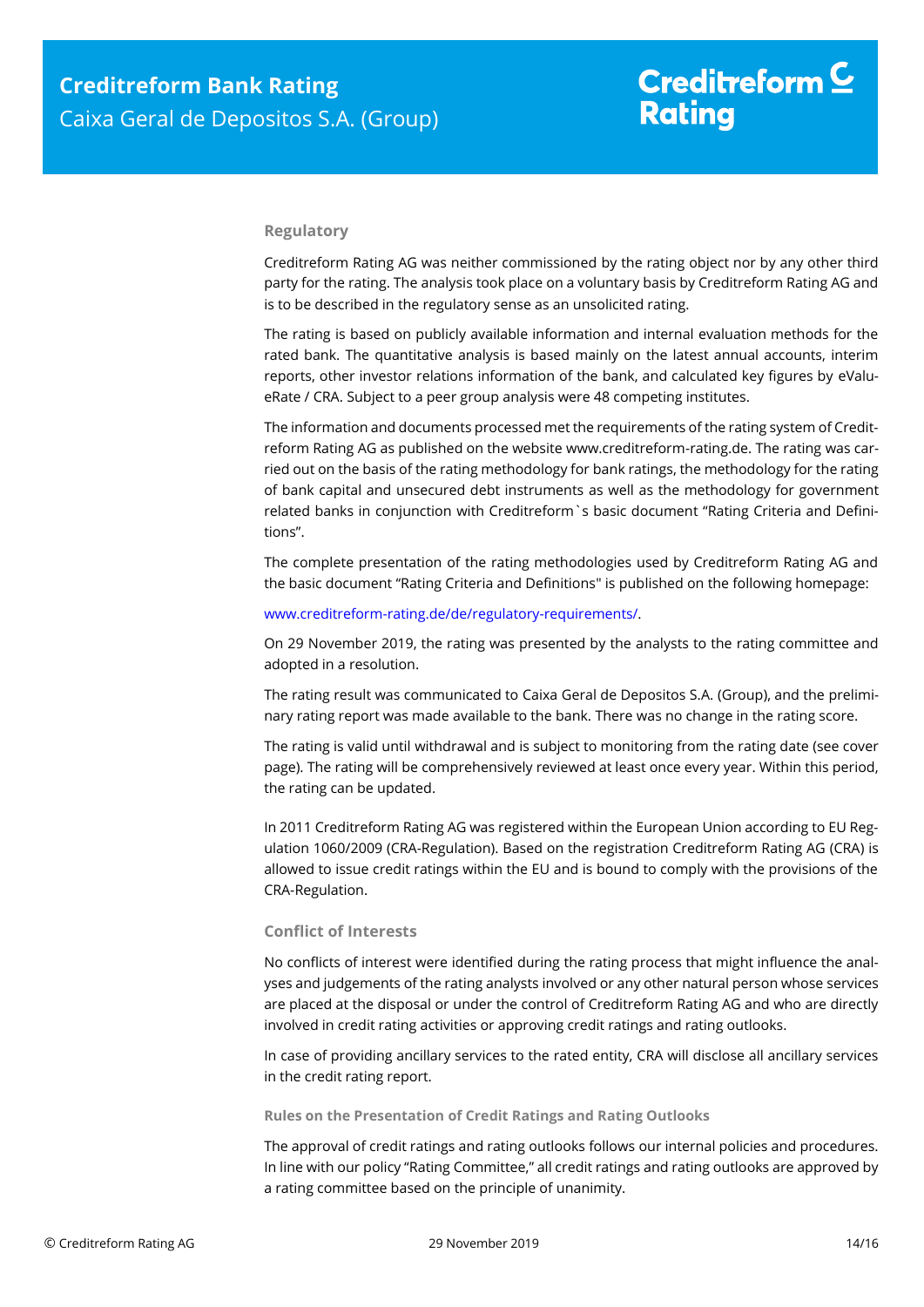## Creditreform  $$ **Rating**

To prepare this credit rating, CRA has used following substantially material sources:

- 1. Aggregated data base by eValueRate
- 2. Annual Report and interim reports
- 3. Investors relations information and other publications
- 4. Website of the rated bank

There are no other attributes and limitations of the credit rating or rating outlook other than displayed on the CRA website. Furthermore CRA considers satisfactory the quality and extent of information available on the rated entity. In regard to the rated entity Creditreform Rating AG regarded available historical data as sufficient.

Between the disclosure of the credit rating to the rated entity and the public disclosure no amendments were made to the credit rating.

The "Basic data" information card indicates the principal methodology or version of methodology that was used in determining the rating, with a reference to its comprehensive description.

In case where the credit rating is based on more than one methodology or where reference only to the principal methodology might cause investors to overlook other important aspects of the credit rating, including any significant adjustments and deviations, Creditreform Rating AG explains this fact in the credit rating and indicates how the different methodologies or these other aspects are taken into account in the credit rating. This information is integrated in the credit rating report.

The meaning of each rating category, the definition of default or recovery and any appropriate risk warning, including a sensitivity analysis of the relevant key rating assumptions, such as mathematical or correlation assumptions, accompanied by worst-case scenario credit ratings as well as best-case scenario credit ratings are explained in mentioned methodologies and / or in the credit rating report.

The date at which the credit rating was released for distribution for the first time and when it was last updated including any rating outlooks is indicated clearly and prominently in the "Basic data" card as a "Rating action"; first release is indicated as "initial rating", other updates are indicated as an "update", "upgrade or downgrade", "not rated", "confirmed", "selective default" or "default".

In the case of a rating outlook, the time horizon is provided during which a change in the credit rating is expected. This information is available within "Basic data" information card.

In accordance to Article 11 (2) EU-Regulation (EC) No 1060/2009 registered or certified credit rating agency shall make available in a central repository established by ESMA information on its historical performance data, including the ratings transition frequency, and information about credit ratings issued in the past and on their changes. Requested data are available at the ESMA website: https://cerep.esma.europa.eu/cerep-web/statistics/defaults.xhtml.

An explanatory statement of the meaning of Creditreform`s default rates are available in the credit rating methodologies disclosed on the website.